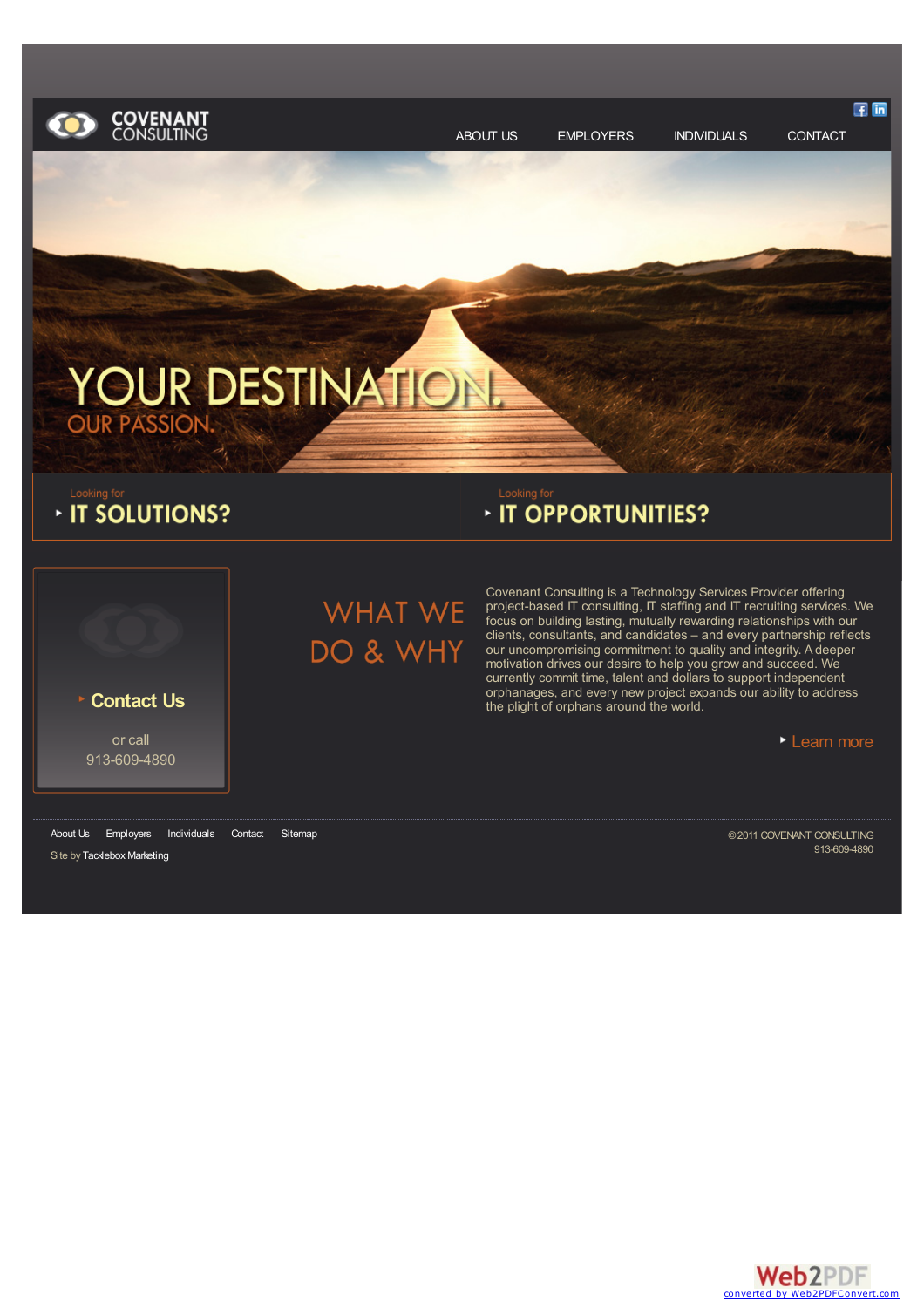

[HOME](http://www.covenant-consulting.com/) [ABOUT](#page-0-0) US [EMPLOYERS](http://www.covenant-consulting.com/employers/) [INDIVIDUALS](http://www.covenant-consulting.com/individuals/) [CONTACT](http://www.covenant-consulting.com/contact/)

# Our Philosophy

We believe every business interaction is an opportunity to demonstrate our integrity, passion and professionalism – even in difficult circumstances.

Our goal is to achieve a "value equilibrium" between our clients' and candidates' needs and capabilities, resulting in success for everyone involved.

We believe in the power of business to simultaneously create profit AND sustainable change in the world, and we lead by example.

# What Drives Us



When you partner with Covenant, you help us pursue a long-term vision of helping orphans around the world. We currently commit time, talent and money to support Siita Nest, an independent orphanage in Uganda.

#### **[Learn](http://www.covenant-consulting.com/about-us/what-drives-us/) more**

# Our People



Dustin Pittman President & **Owner** 

Dustin has more than 20 years experience leading mission-critical IT projects in the manufacturing, utility and retail sectors – including managing international business development for the world's largest casual dining restaurant chain. His IT specialties include project management, general management, operations and international business. Dustin and his wife, Dawn, have six children, two of whom were adopted from Uganda. He founded Covenant with the goal of using his professional success to make a difference for orphans in Africa and around the world.



Dawn Pittman VP of Global **Outreach** 

As the mother of two adopted children from Uganda – and six children altogether – Dawn is a passionate advocate for orphans around the world. She leads Covenant's commitment to providing time, money and resources to address the plight of orphans in disadvantaged regions. Dawn works closely with our nonprofit partner in Uganda to identify, qualify, and establish orphan partnerships. She also organizes service trips so that team members can see firsthand the difference their work with Covenant is making in the lives of orphans.



### Marcus Watts **Recruiter**

Marcus earned a football scholarship to Kansas State University, where he learned about time management, leadership and never to take anything for granted from legendary coach Bill Snyder. He graduated in 2007 with a B.S. in social sciences as well as football honors and awards. Prior to becoming a recruiter, Marcus worked for two years as a sales representative for a national sportswear company.

[About](#page-0-0) Us [Employers](http://www.covenant-consulting.com/employers/) [Individuals](http://www.covenant-consulting.com/individuals/) [Contact](http://www.covenant-consulting.com/contact) [Sitemap](http://www.covenant-consulting.com/sitemap)

Site by [Tacklebox](http://www.tacklebox-marketing.com) Marketing

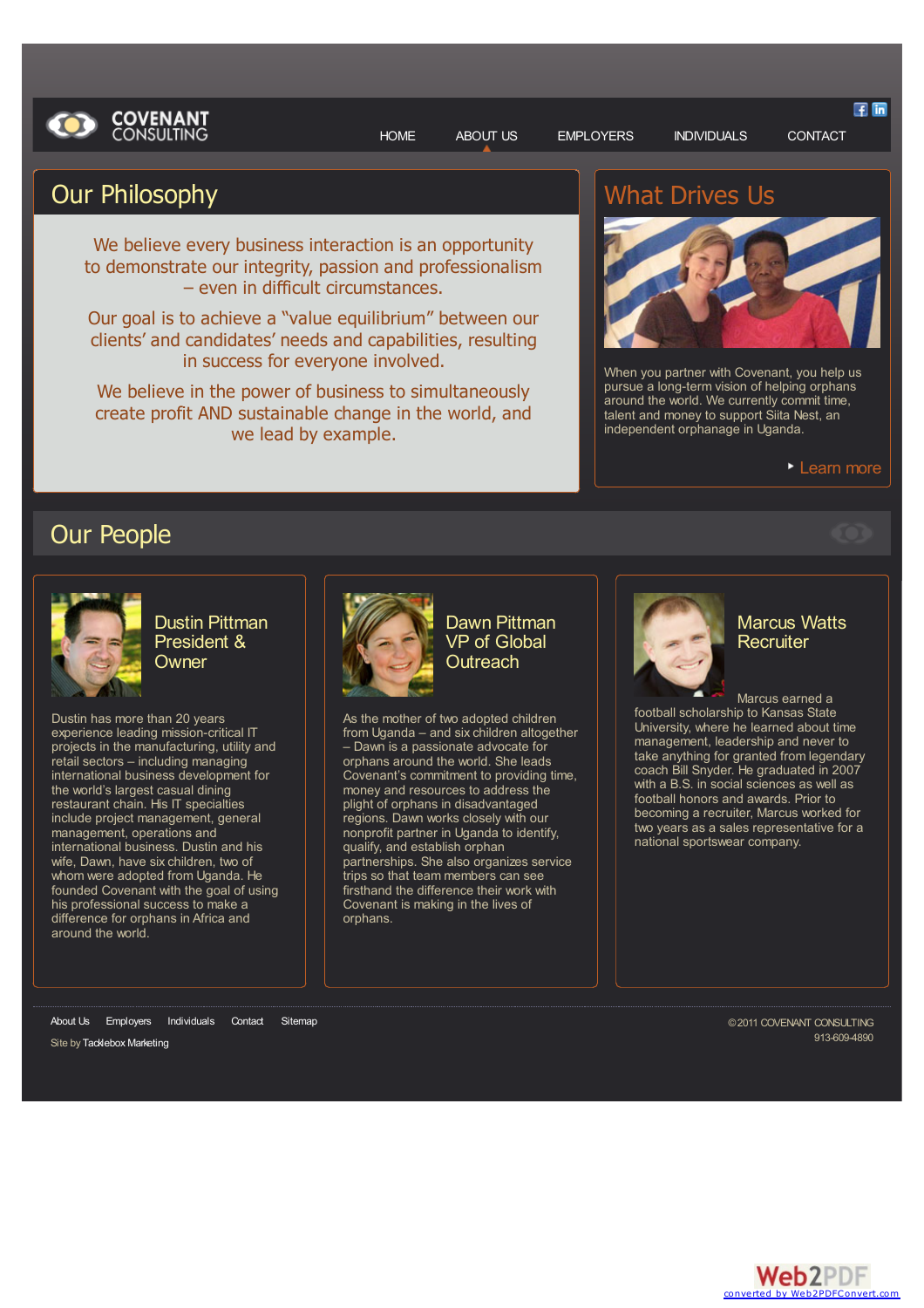

[HOME](http://www.covenant-consulting.com/) [ABOUT](http://www.covenant-consulting.com/about-us/) US [EMPLOYERS](http://www.covenant-consulting.com/employers/) [INDIVIDUALS](http://www.covenant-consulting.com/individuals/) [CONTACT](http://www.covenant-consulting.com/contact/)

**三 匝** 



# What Drives Us

### Did you know that there are more than 140 million orphans worldwide?

At Covenant Consulting, we believe deeply in our long-term vision to have a daily impact on orphans around the world. We also believe in the power of business to simultaneously create profit and sustainable change. Every time we support another client on the path to success, we can take another step on our path to changing the world.



#### The First Step: Siita Nest Home

We currently commit time, talent and money to support Siita Nest Home, an independent orphanage in Jinja, Uganda. This important work is facilitated through a partnership with Streams of Mercy, an international charity with more than 40 years of experience organizing and funding relief efforts, community development, and care for children in impoverished and underdeveloped areas of the world.



Siita Nest Home was founded by Alice Kisolo, an inspirational Ugandan who turned her family's tragedy into a source of hope for others. Alice lost eight family members to AIDS in a single year, leaving behind 14 children whomAlice took into her care, despite her own limited resources. More than 2 million children across Uganda have lost their parents – nearly half to AIDS, and many more as a result of devastating guerilla warfare and other social ills – and many children in Alice's community faced the same fate as her orphaned relatives. In response to this crisis, and with the support of the local government, Alice founded Siita Nest Home.

Since 2002, Siita Nest Home has provided holistic care to orphans, including shelter, food, education, counseling, medical care and life skills. Siita Nest currently cares for 275 orphans, serving 100 children in its main facility and 175 more children in satellite homes, where 5 to 10 orphans live together in a stable, familylike environment. In addition to providing safe, emotionally supportive homes for children in need, the Siita Nest satellite homes have an even greater impact on the community, as many of the house parents are widows who would otherwise live in poverty.

#### Changing the world…one project at a time

Our work with Siita Nest Home is just the beginning. As we grow, we hope to impact the lives of many more orphans, in Uganda and around the world, by supporting the work of caring visionaries like Alice Kisolo.

Simply by partnering with Covenant in any capacity - as a client or consultant you are helping support children in need. If you want to learn more about the plight of orphans and how you can be even more involved – including opportunities to join us on service trips to Uganda – we invite you to contact Dawn Pittman, vice president of global outreach.





**[Contact](http://www.covenant-consulting.com/contact) Us** or call 913-609-4890

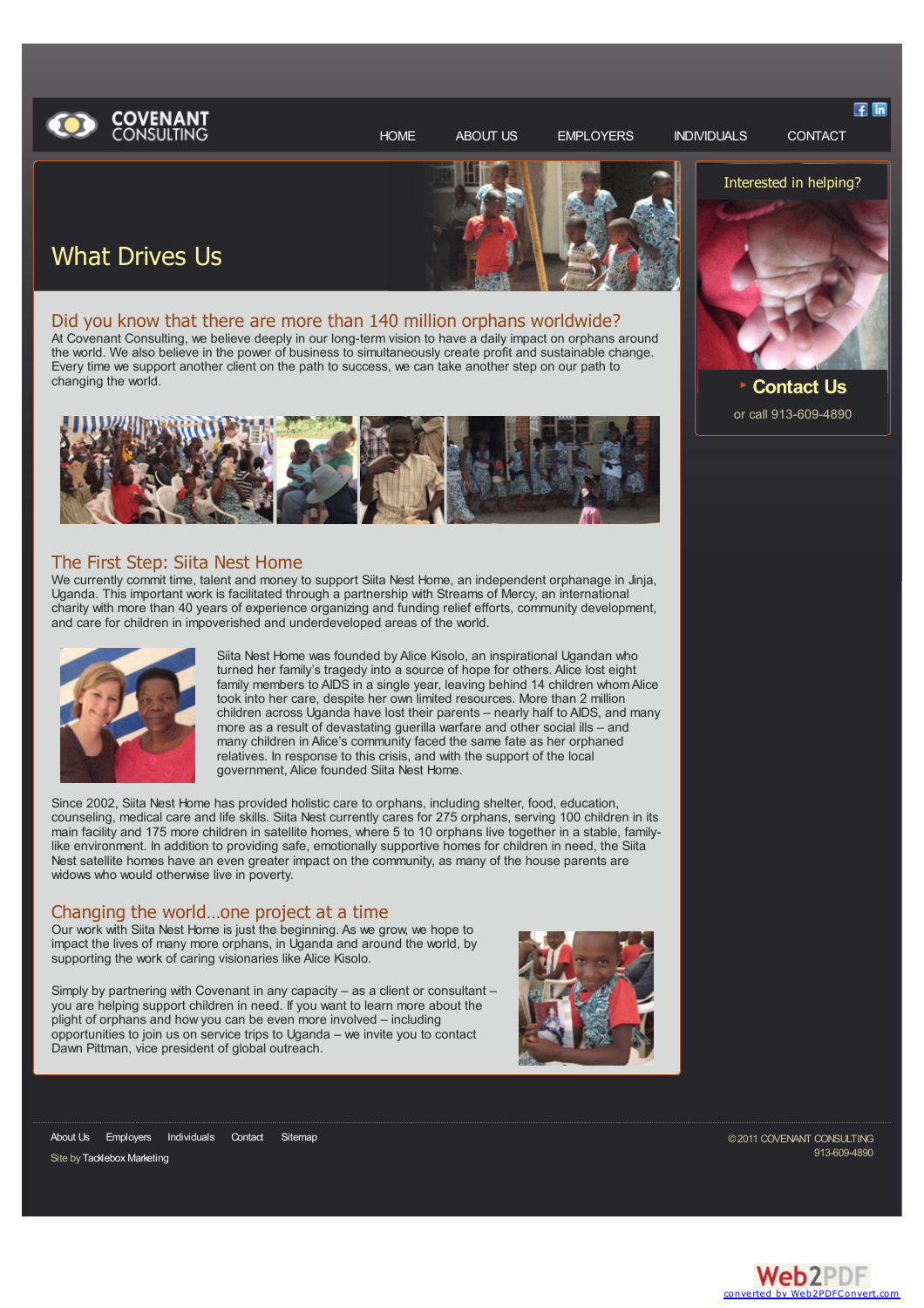

# Where is your business going? Let's get there together.

Covenant Consulting is a Kansas City based Technology Services Provider with extensive experience and capabilities in project-based consulting, short-term and long-term staff augmentation, and permanent recruitment. We work with companies of every size, across many industries and have the flexibility to scale solutions to meet your specific needs.

Our IT professionals and recruiting experts have real world experience in corporate IT, which gives us the knowledge and resources to assist you with your technology needs.

# Effective IT solutions start with effective communication.<br>We know that you want a reliable IT partner who understands where your business is headed. At Covenant,

we take the time to listen and understand your goals so that you get a solution that is best for your business, not a "cookie cutter" answer. We understand that even the biggest, most complicated IT project is not an end unto itself, but part of a larger vision.

#### Choose an IT partner you can count on – today and tomorrow.

Our core team is comprised of highly principled professionals, and we hold our consultants and candidates to the same high standards. From the very start, you can trust us to provide an honest assessment of your needs and our ability to fulfill those needs, and we'll never waste your time with inappropriate plans and solutions. Because we take the time to understand your goals and vision, we can advise you and assist you with your IT needs as your business grows and evolves.

We'll help you stay on the path to success.<br>Whatever your IT needs may be, we can help you find the right people with the right skills. You can also count on us to deliver the highest quality resources we can find, rather than just meet the minimum. We focus on finding a "value equilibrium" between your company's needs and the candidate's needs, resulting in long-term success for everyone involved. At Covenant, we do much more than just match people and positions: we stay engaged to be sure your expectations and our standards are being met.



Core Areas We Serve

### **Managers**

Directors, IT Managers, Project Managers, Program **Managers** 

#### Analysts

Business Analysts, System Analysts, Process Analysts, Quality Analysts

#### **Developers**

Web, Application, Software Java, C#, .NET, PHP and other web languages

#### Database

Analysts, Administrators, Developers, Business Intelligence

#### Infrastructure/ **Systems**

Network Engineers, System Administrators, Information **Security** 

#### Specialties:

Commercial Software, ERP, Peoplesoft, Oracle, SharePoint, Social Media, eCommerce



Does your company need IT consulting services?

> **[Contact](http://www.covenant-consulting.com/contact) Us** or call 913-609-4890

Site by [Tacklebox](http://www.tacklebox-marketing.com) Marketing [About](http://www.covenant-consulting.com/about-us/) Us [Employers](#page-0-0) [Individuals](http://www.covenant-consulting.com/individuals/) [Contact](http://www.covenant-consulting.com/contact) [Sitemap](http://www.covenant-consulting.com/sitemap)

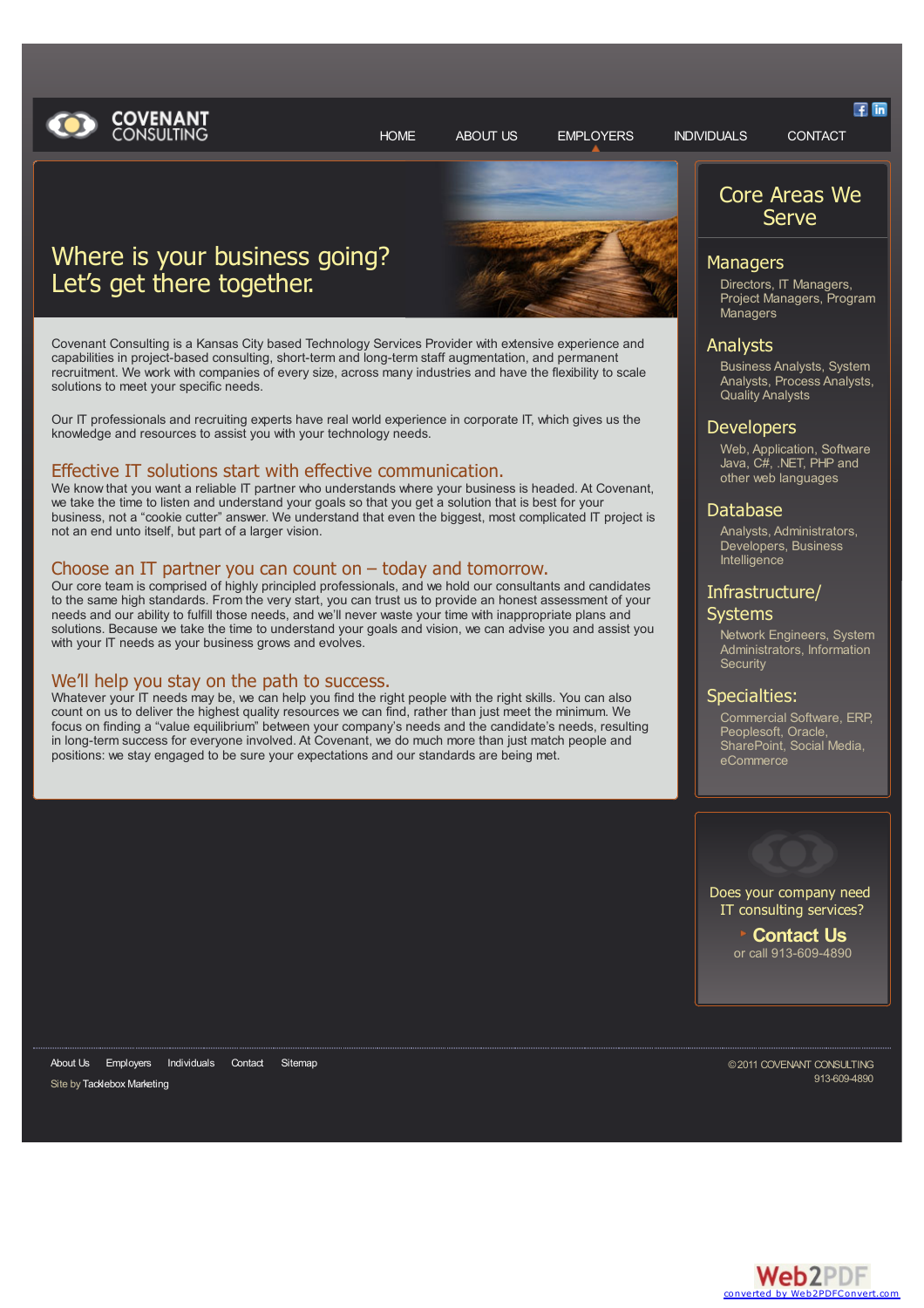



# Keep your career on the right path.

If you are an IT professional currently looking for a new position, or if you anticipate that you will be looking for a new opportunity in the next six to 12 months, we invite you to [contact](http://www.covenant-consulting.com/contact/) us and let us know about your skills and experience.

### Top Jobs

**Jul 29** - [Category](http://www.covenant-consulting.com/index.php?cc=show&id=606961&page_id=259) Manager - *POSITION TITLE Category Manager REPORTS TO Director, Procurement BUDGET SCOPE \$25MM to \$100MM category spend ESSENTIAL DUTIES • Responsible ...*

**Jul 28** - Pricing [Analyst](http://www.covenant-consulting.com/index.php?cc=show&id=606743&page_id=259) - *POSITION TITLE Pricing Analyst REPORTS TO Senior Manager, Logistics ESSENTIAL DUTIES •Analyze restaurant to distributor purchase transactions ...*

**Jul 28** - Director of Food [Procurement](http://www.covenant-consulting.com/index.php?cc=show&id=606527&page_id=259) - *POSITION TITLE Director of Food Procurement REPORTS TO Chief Procurement Officer BUDGET SCOPE Responsible for \$1B+ in annual spend ...*

**Jul 28** - Sr. Project [Manager](http://www.covenant-consulting.com/index.php?cc=show&id=606381&page_id=259) Supply Chain -

**Jul 23** - Director of [Operations](http://www.covenant-consulting.com/index.php?cc=show&id=600411&page_id=259) Services - *Covenant Consulting is looking for a Director Of Operations Services for an exciting company in Kansas City, MO. This role will be responsible for ...*

#### See all [Jobs](http://www.covenant-consulting.com/index.php?page_id=259)

#### Experience the Covenant difference.

**Your goals are important to us.** We will listen to you and get to know you so that we can connect you with an opportunity that is aligned with your career and life goals.

**We put a premium on professionalism and integrity.** We share your personal commitment to quality and integrity, and you can be assured that we will accurately represent your skills, values and work ethic.

**You can help change the world…one project at a time.** We are committed to making a difference for orphans in Uganda and around the world.

**■ See what makes us [different.](http://www.covenant-consulting.com/about-us/what-drives-us/ )** 

## Login

**三 匝** 

Have you registered with us before? Login to review your applications:

Email: Password: *\** Submit Forgot [password?](http://www.covenant-consulting.com/index.php?cc=forgot&logout=no&page_id=259)

### Core Areas We **Serve**

#### **Managers**

Directors, IT Managers, Project Managers, Program **Managers** 

#### Analysts

Business Analysts, System Analysts, Process Analysts, Quality Analysts

#### **Developers**

Web, Application, Software Java, C#, .NET, PHP and other web languages

#### Database

Analysts, Administrators, Developers, Business **Intelligence** 

### Infrastructure/ Systems

Network Engineers, System Administrators, Information **Security** 

#### Specialties:

Commercial Software, ERP, Peoplesoft, Oracle, SharePoint, Social Media, eCommerce

[About](http://www.covenant-consulting.com/about-us/) Us [Employers](http://www.covenant-consulting.com/employers/) [Individuals](#page-0-0) [Contact](http://www.covenant-consulting.com/contact) [Sitemap](http://www.covenant-consulting.com/sitemap)

Site by [Tacklebox](http://www.tacklebox-marketing.com) Marketing